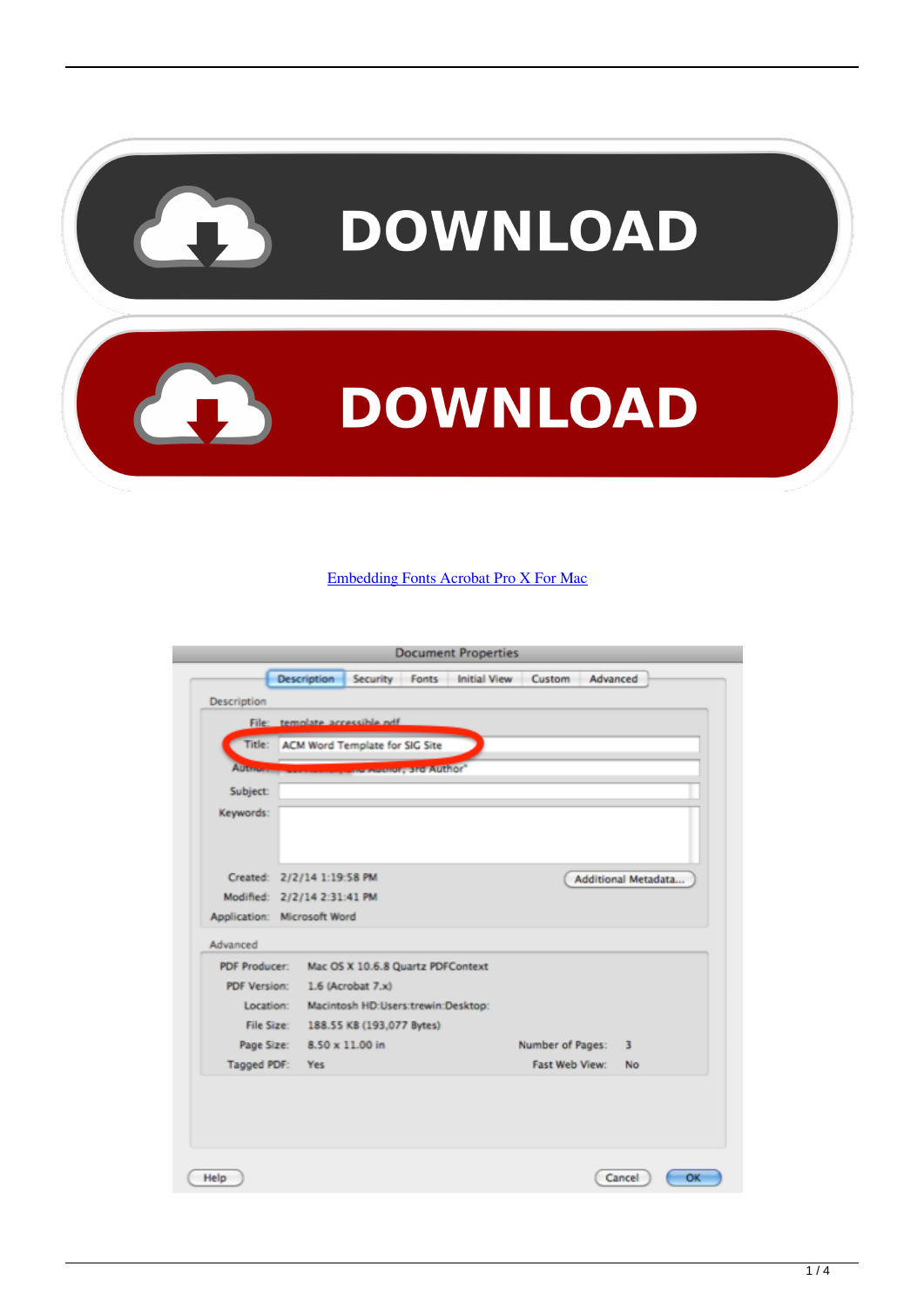[Embedding Fonts Acrobat Pro X For Mac](https://picfs.com/1vdfdb)

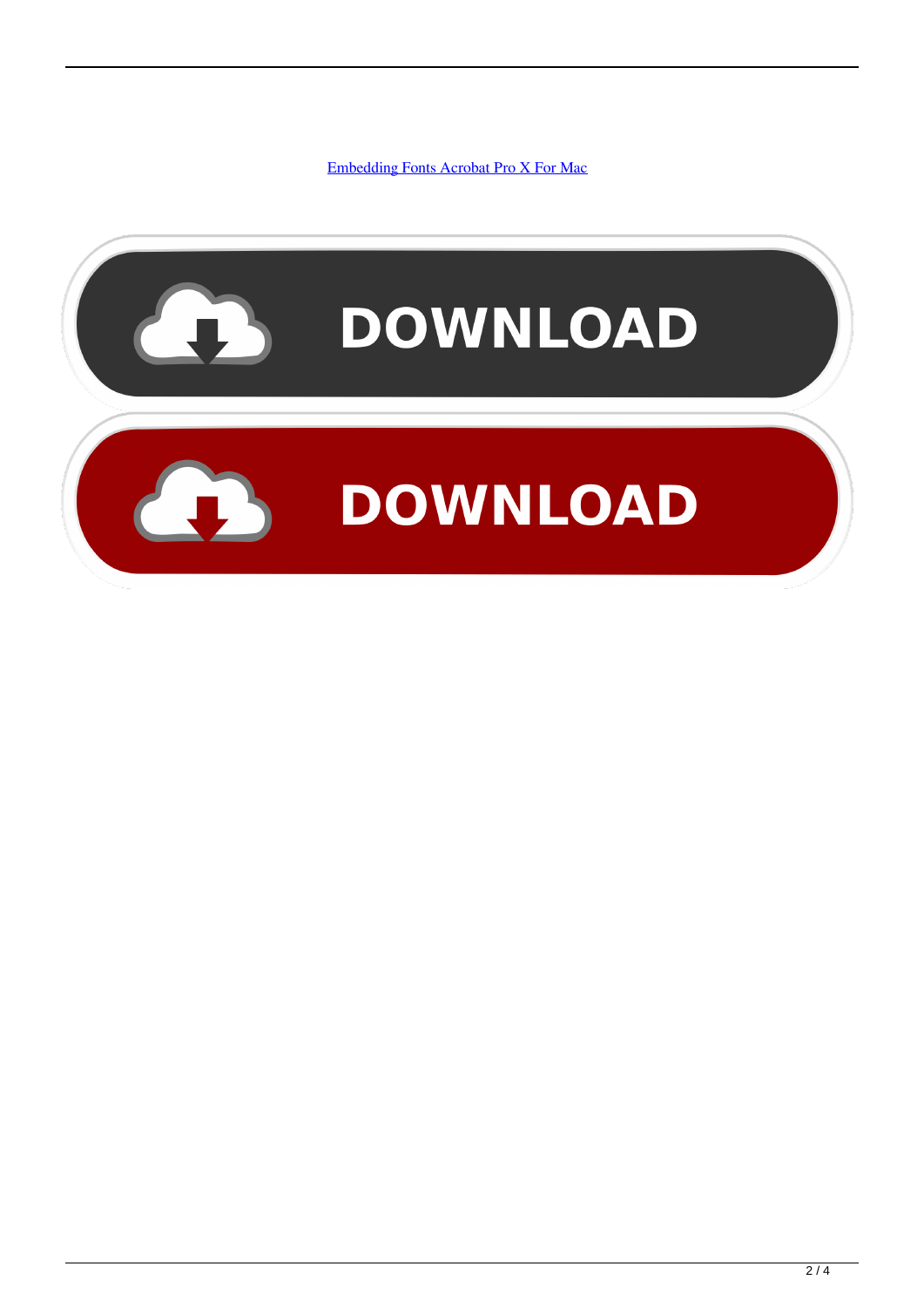I'm thinking this is a weird bug of some sort Click to expand Yes, and no I seem to remember that when you create a PDF file with embedded fonts, the resulting embedded font is unique, and is given a completely unique internal reference.

- 1. embedding fonts acrobat
- 2. adobe acrobat pro embedding fonts
- 3. embedding fonts in acrobat pro 2017

As I created the original document, I've got exactly the same version of the font available (and I don't have any duplicates of Helvetica).. e , create PDF from Word using Helvetica, open in Acrobat and try to use the TouchUp text tool.

### **embedding fonts acrobat**

embedding fonts acrobat, embedding fonts in adobe acrobat dc, adobe acrobat pro embedding fonts, embedding fonts in acrobat pro, embedding fonts in acrobat pro 2017, embedding fonts in adobe acrobat x pro, how to embed fonts in acrobat, what is embedding fonts in pdf, embed fonts acrobat pro dc, embed fonts acrobat helpx, embed fonts acrobat pro, font embedding acrobat helpx, embedding fonts adobe acrobat pro, embed fonts in acrobat reader dc, embed fonts in acrobat xi

I have never been able to properly resolve this I wonder if you are experiencing a similar problem?Click to expand.. Name your file and pick a location for it to be saved, and then click "Save".. Hamachi mac download Oh, and your images aren't displaying, but I suspect you've got an earlier version of Acrobat if you're getting more error messages.

|                | <b>Description</b>                   | Security Fonts                        |                              | Initial View Custom Advanced |                  |  |                     |  |  |  |
|----------------|--------------------------------------|---------------------------------------|------------------------------|------------------------------|------------------|--|---------------------|--|--|--|
| Description    |                                      |                                       |                              |                              |                  |  |                     |  |  |  |
|                |                                      | File: template accessible ndf         |                              |                              |                  |  |                     |  |  |  |
|                |                                      | Title: ACM Word Template for SIG Site |                              |                              |                  |  |                     |  |  |  |
| <b>Alltman</b> |                                      |                                       | <b>EXISTENCY STOP AUTHOR</b> |                              |                  |  |                     |  |  |  |
| Subject:       |                                      |                                       |                              |                              |                  |  |                     |  |  |  |
| Keywords:      |                                      |                                       |                              |                              |                  |  |                     |  |  |  |
|                |                                      |                                       |                              |                              |                  |  |                     |  |  |  |
|                |                                      |                                       |                              |                              |                  |  |                     |  |  |  |
|                | Created: 2/2/14 1:19:58 PM           |                                       |                              |                              |                  |  | Additional Metadata |  |  |  |
|                | Modified: 2/2/14 2:31:41 PM          |                                       |                              |                              |                  |  |                     |  |  |  |
|                | Application: Microsoft Word          |                                       |                              |                              |                  |  |                     |  |  |  |
| Advanced       |                                      |                                       |                              |                              |                  |  |                     |  |  |  |
| PDF Producer:  |                                      | Mac OS X 10.6.8 Quartz PDFContext     |                              |                              |                  |  |                     |  |  |  |
| PDF Version:   |                                      | 1.6 (Acrobat 7.x)                     |                              |                              |                  |  |                     |  |  |  |
|                | Location:                            | Macintosh HD:Users:trewin:Desktop:    |                              |                              |                  |  |                     |  |  |  |
|                | File Size: 188.55 KB (193,077 Bytes) |                                       |                              |                              |                  |  |                     |  |  |  |
| Page Size:     |                                      | 8.50 x 11.00 in                       |                              |                              | Number of Pages: |  | 3                   |  |  |  |
|                | Tagged PDF: Yes                      |                                       |                              |                              | Fast Web View:   |  | No.                 |  |  |  |
|                |                                      |                                       |                              |                              |                  |  |                     |  |  |  |
|                |                                      |                                       |                              |                              |                  |  |                     |  |  |  |
|                |                                      |                                       |                              |                              |                  |  |                     |  |  |  |
|                |                                      |                                       |                              |                              |                  |  |                     |  |  |  |

## **adobe acrobat pro embedding fonts**